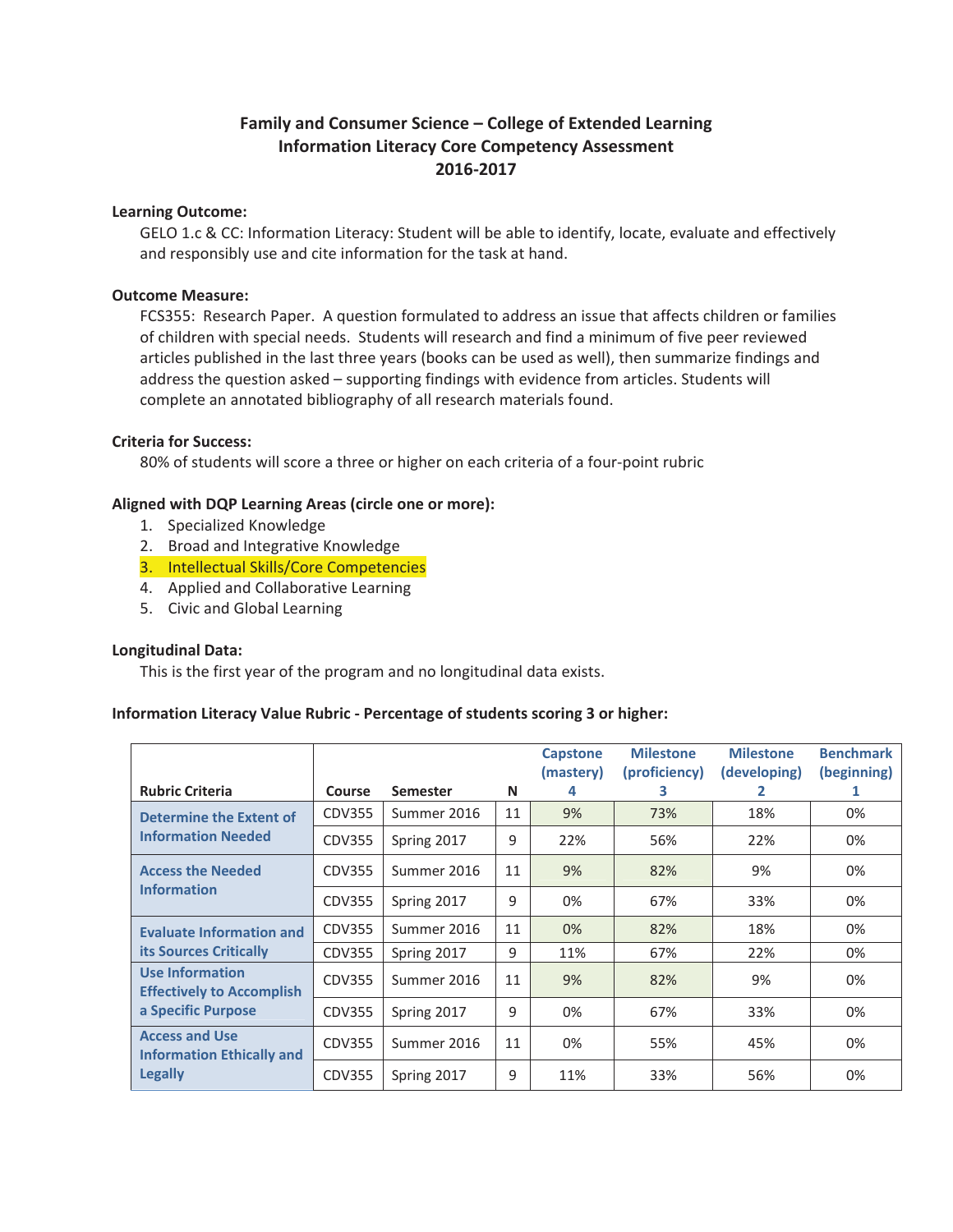### **Conclusions Drawn from Data:**

The summer 2016 cohort met the criteria of 80% in the following areas: Determine the Extent of Information Needed 82%, Access the Needed Information 91%, Evaluate Information and its Sources Critically 82%, and Use Information Effectively to Accomplish a Specific Purpose 91%. The summer 2016 cohort did not meet the criteria of 80% in the one area of Access and Use Information Ethically and Legally 55%. The spring cohort did not meet the criteria of 80% in any category: Determine the Extent of Information Needed 78%, Access the Needed Information 67%, Evaluate Information and its Sources Critically 78%, Use Information Effectively to Accomplish a Specific Purpose 67%, and Access and Use Information Ethically and Legally 44%.

# **Changes to be Made Based on Data:**

Additional instructions made in face to face component focused on strategies of citations and references. Add samples that students have to critic in discussion boards.

# **Rubric Used:**

AAC&U Information Literacy Rubric